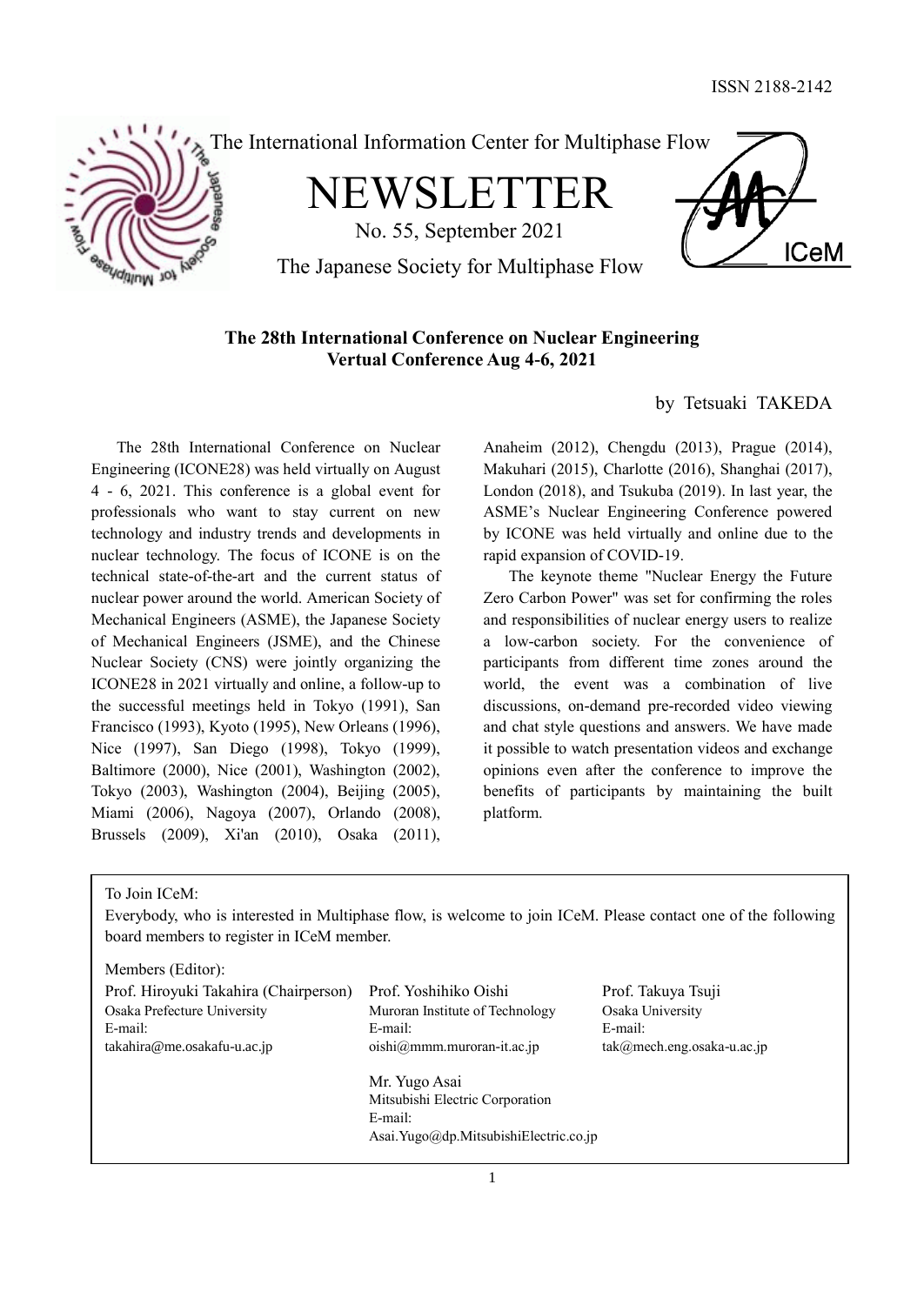The keynote session, "Making a Carbon-Free Future Possible" by Ms. Marie Blanc (Senior Vice President, EMEA, Westinghouse Electric Company LLC) was presented live. We have three plenary sessions, "Advanced Reactors", "Climate Change", and "Operating Plant Issues and Experience". The "Advanced Reactors Plenary" by Ms. Kathryn Hyam (Director Nuclear C&S, ASME), Dr. Zheng Mingguang (SPIC), and Dr. Hiroyuki Oigawa (Executive Director, JAEA) were lectured live and also on video. The "Climate Change Plenary" by Mr. Andy Miller (Associate Director for Climate at US EPA), Mr. Rui Shu (CNPRI), and Ms. Eri Nakatani (Acting Director, Agency for Natural Resources and Energy, METI) were lectured live and also on video. The "Operating Plant Issues and Experience Plenary" by Mr. Richard Easterling (Sr. VP, Westinghouse Engineered Systems & Solutions), Mr. Fu Li (Tsinghua University), and Dr. Koji Okamoto (Professor, The University of Tokyo) were lectured live and also on video.

The panel sessions were held on nine themes as shown in Table1.

| Panel Session Theme                      | Attendee |  |  |  |
|------------------------------------------|----------|--|--|--|
| <b>Advanced Fuel Development</b>         | 67       |  |  |  |
| Advanced Manufacturing                   | 93       |  |  |  |
| Micro & Small Modular Reactors/          | 93       |  |  |  |
| <b>Advanced Nuclear System</b>           |          |  |  |  |
| Space and Other Applications of Nuclear  | 52       |  |  |  |
| Energy                                   |          |  |  |  |
| AP1000 Plant Experience                  | 56       |  |  |  |
| Severe Accidents - Mitigation, Planning, | 53       |  |  |  |
| Management                               |          |  |  |  |
| Fukushima Panel - 10 years Later         | 86       |  |  |  |
| Climate Change and Emission Reduction    | 39       |  |  |  |
| Women In Nuclear Engineering             | 76       |  |  |  |

Table 1 Panel sessions and attendee

Especially, JSME contributed to the panel sessions which are "Advanced Fuel Development", "Advanced Manufacturing", "Micro & Small Modular Reactors/ Advanced Nuclear System", "Severe Accidents - Mitigation, Planning, Management", and "Climate Change and Emission Reduction". In addition to that, the panel session, "Fukushima Panel - 10 years Later", was organized Tadashi Narabayashi, professor of Tokyo Institute of Technology. The session showed the progress of decommissioning of the Fukushima Daiichi Nuclear Power Plant, technology development, research projects for that purpose, and support for Fukushima reconstruction activities, such as cut off the stack, spent fuel removal and robotics technology. We got many comments from participants all over the world, which indicated a high level of interest in this issue.

More than 420 people participated in the conference from 20 different countries and regions. The technical paper publication (including 11 presentations only) were classified into 14 tracks including student sessions, and discussions and information exchanges were conducted by pre-recorded videos and chat style questions and answers. The session topics and the corresponding number of papers are listed in Table 2. Many research related multi-phase flow were presented, especially on tracks 7, 8 and 9.

Table 2 Session topics and number of papers

| N <sub>0</sub> | <b>Track Title</b>                  | Paper |  |
|----------------|-------------------------------------|-------|--|
| 1              | Plant Challenges,<br>Operating      | 8     |  |
|                | Successes, and Lessons Learnt       |       |  |
| $\overline{2}$ | Nuclear Plant Engineering           | 35    |  |
| $\mathfrak{Z}$ | <b>Advanced Reactors and Fusion</b> | 9     |  |
| $\overline{4}$ | Small Modular and Micro-Reactors    | 17    |  |
|                | Technologies and Applications       |       |  |
| 5              | Nuclear Fuels, Research, and Fuel   | 19    |  |
|                | Cycle                               |       |  |
| 6              | Nuclear Codes & Standards           | 5     |  |
| 7              | Thermal-Hydraulics                  | 45    |  |
| 8              | Computational Fluid Dynamics (CFD)  | 20    |  |
| 9              | Verification and Validation         | 10    |  |
| 10             | Advanced Methods of Manufacturing   | 3     |  |
|                | for Nuclear Reactors and Components |       |  |
| 11             | Decontamination, Decommissioning,   | 16    |  |
|                | and Radioactive Waste Management    |       |  |
| 12             | Beyond Design Basis and Nuclear     | 37    |  |
|                | Safety                              |       |  |
| 13             | Risk Informed Management<br>and     | 11    |  |
|                | Regulation                          |       |  |
| 14             | <b>Student Paper Competition</b>    | 97    |  |
|                | Total                               | 332   |  |

Training engineers and the researchers who will ensure the future of mechanical engineering is an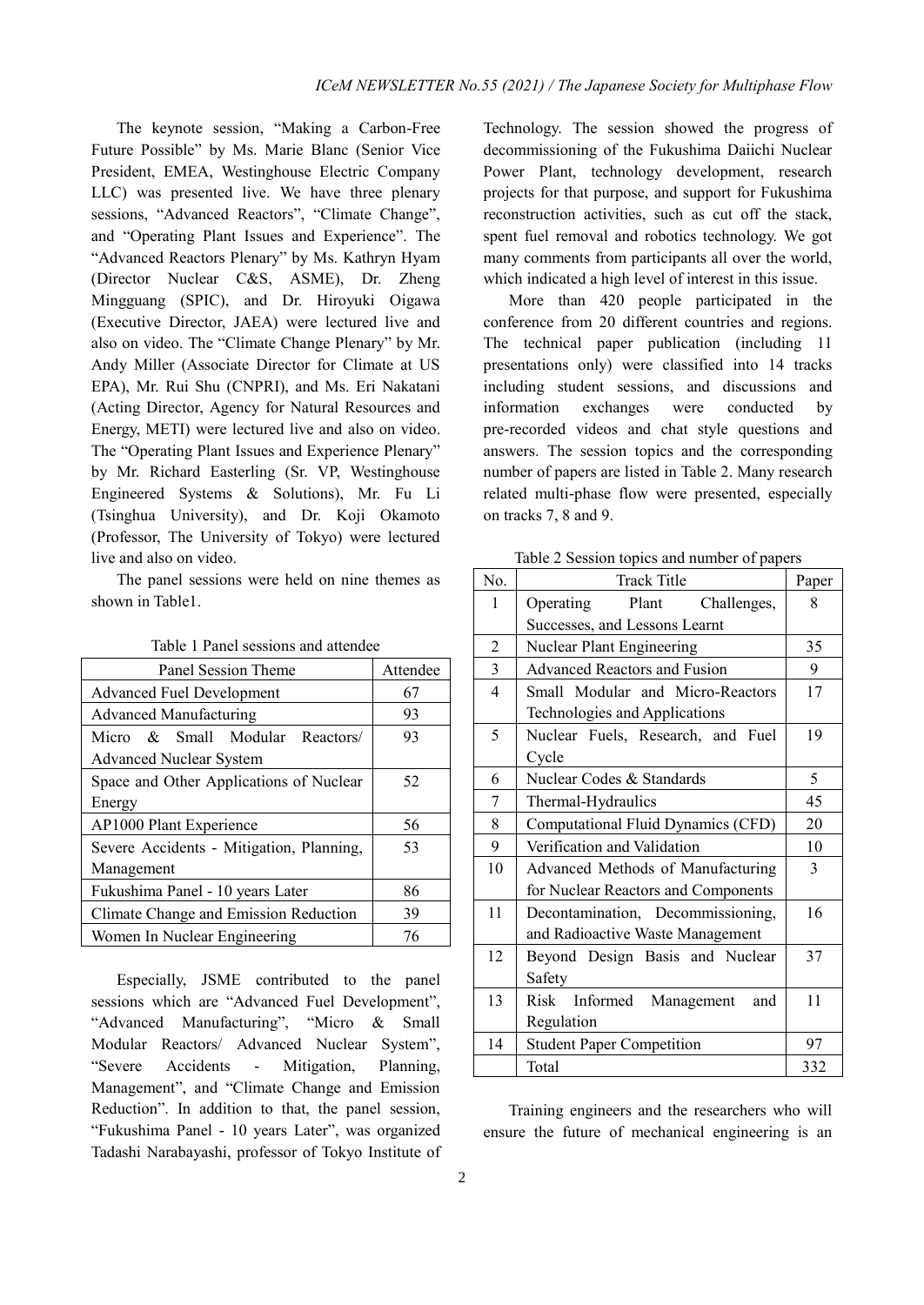urgent challenge, and the JSME is examining and implementing measures to improve the education of the next generation. In nuclear engineering, it will be essential to train personnel with a high level of skills, to develop the more advanced nuclear reactors of the future. These will incorporate speedy and improved safety measures in view of the tightening regulations. Meanwhile, it will be necessary to smoothly proceed with decommissioning the increasing number of nuclear reactors which will come to the end of their operational life in the near future. For young engineers and researchers, it is highly stimulating to engage in debates with their peers from other countries, in order to gather first-hand information at this kind of international conference. This conference focused on the student sessions, and created ways to train young engineers and researchers from a comprehensive point of view, with competitions and event management by the students. Through the ICONE student program, the conference fosters the development of future nuclear professionals.

The ICONE is a very important scientific conference to share the latest research developments in the field of nuclear engineering within the specialists in the nuclear and power engineering areas of industry, academia, and government. It is believed that this ICONE continues to contribute to the enhanced safety of nuclear power and to further development of nuclear engineering as a top world nuclear engineering conference. This conference was a forum for meaningful discussions and information exchange for participants from all over the world.

The ICONE29 will be held on August 8–12, 2022, in Shenzhen, China. The conference theme is "Nuclear Energy Innovation Powering a Carbon Neutral Future". We hope that the next conference will be successful with more participants. We are waiting for your joining us.

Tetsuaki TAKEDA Conference and Organizing Co-Chair of ICONE28 Professor, University of Yamanashi E-mail: ttakeda@yamanashi.ac.jp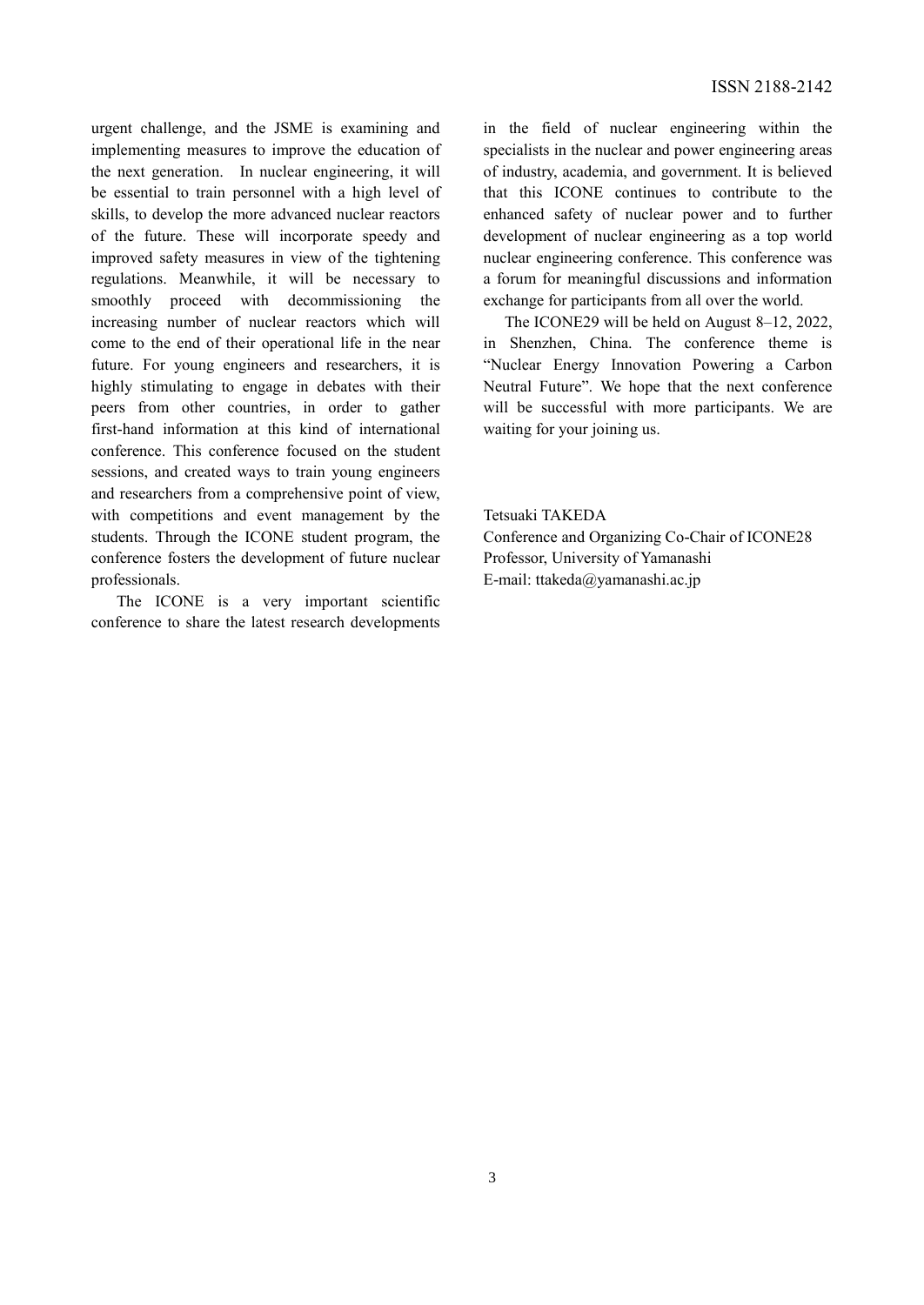#### **Future Meetings**

Following list includes conference name, place, date and contact information.

**14 th International Conference on Thermal Engineering: Theory and Applications** Kuwait City, Kwait, October 26 - 28, 2021

https://www.ictea.ca/

## **2021 International Congress on Advances in Nuclear Power Plants (ICAPP2021)**

Abu Dhabi, UAE, October 20 - 24, 2021 Chair: Y. Addad (Khalif University) https://www.ans.org/meetings/view-368/

#### **74th Annual Meeting of the APS Division of Fluid Dynamics**

Phoenix, United States, November 21 - 23, 2021 http://www.aps.org/meetings/index.cfm

## **The First Symposium on Carbon Ultimate Utilization Technologies for the Global Environment (CUUTE-1)**

Nara, Japan, Decemnber 14 - 17, 2021 Chair: Y. Kato (Tokyo Institute of Technology) http://web.apollon.nta.co.jp/CUUTE-1/

### **5 th Thermal and Fluids Engineering Conference (TFEC 2021)**

New Orleans, LA, United States, 2021 Chair: T. Wang (University of New Orleans), M.W. Plesniak (The George Washington University) https://www.astfe.org/tfec2020/

---------- 2022 and beyond, not yet determined ---------

## **19th Internatinal Meeting on Nuclear Reactor Thremal Hydraulics (NURETH-19)**

Brussels, Belgium, March 6 – 11, 2022 Chair: H.A. Abderrahim (SCK, CEN), J-P, Chabard (EDF), X. Sun (University of Michigan) https://www.ans.org/meetings/view-334/

# **The 32th International Symposium on Transport Phenomena (ISTP32)** Tianjin, China, March 19-21, 2022 Chair: Y. Utaka (Tianjin Unversity)

https://istp32.scimeeting.cn/en/web/index/

**Japan-U.S. Seminar on Two-Phase Flow Dynamics** Michigan, USA, May 8 – 11, 2022 Chair: S. Ceccio (University of Michigan) https://usjapanseminar.engin.umich.edu/

## **13th International Topical Meeting on Reactor Thermal-Hydraulics, Operation, and Safety (NUTHOS-13)**

Taichung, Taiwan, September 4-9, 2022 Chair: M. Lee (National Tsing Hua University) https://www.ans.org/meetings/view-348/

#### **The 11th International Conference on Multiphase Flow (ICMF 2023)**

Kobe, Japan, April 2 – 7, 2023 Chair: Y. Murai (Hokkaido University) http://www.jsmf.gr.jp/icmf2022/

#### **European Conference on Thermophysical Properties (ECTP 2023)** Venice, Italy, 2023

Chair: A. Muscio (AIPT / Univ. Modena e Reggio Emilia) http://www.ectp2020.eu/

#### **26th International Conference on Chemical Thermodynamics (ICCT-2023)** Osaka, Japan, 2023

#### **13th International Conference on Thermal Engineering: Theory and Applications**

Baku, Azerbaijan, Postponed Chair: Y. Abdullayev (Baku Engineering University), M.Z. Saghir (Ryerson University) https://www.ictea.ca/

## **Mathematical Advances in Geophysical Fluid Dynamics**

Oberwolfach, Germany https://www.mfo.de/www/schedule/2020/all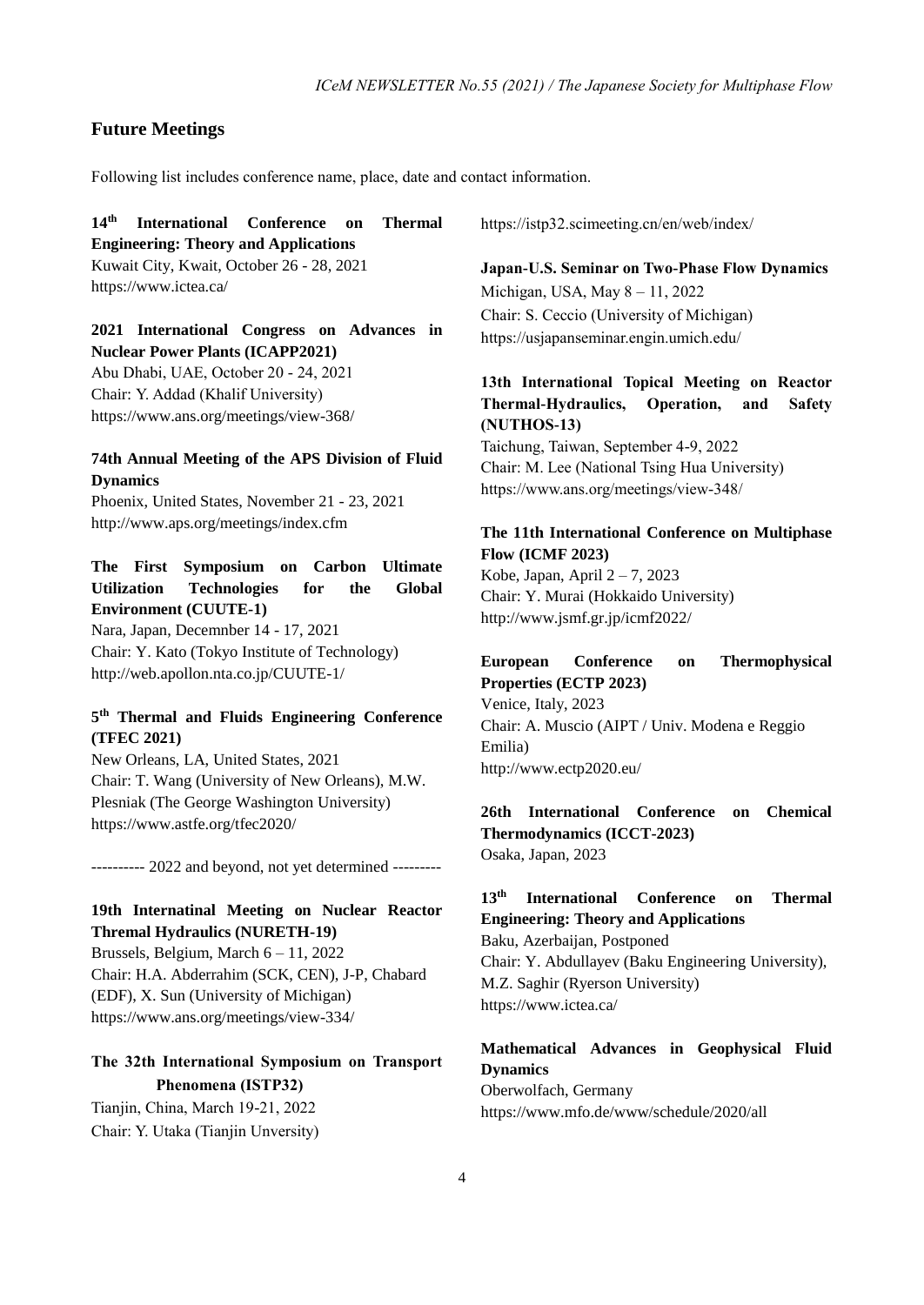# **Particle growth in turbulence** Stockholm, Sweden Chair: A. Brandenburg (Nordita) Chair: B. Mehlig (University of Gothenburg) https://www.nordita.org/events/particles2020/

# **The 7th International Conference on Micro and Nano Flows (MNF2020)**

London, The United Kingdom Chair: T.G. Karayiannis (Brunel University London) https://www.micronanoflows.com/mnf2020

|                                      | <b>Executive Division of The Japanese Society for Multiphase Flow (2021)</b> |
|--------------------------------------|------------------------------------------------------------------------------|
| President                            | H. Soyama (Tohoku University)                                                |
| <b>Vice Presidents</b>               | S. Takagi (The University of Tokyo)                                          |
|                                      | T. Ishii (JFE Techno-Research Corporation)                                   |
|                                      | Y. Murai (Hokkaido University)                                               |
| <b>Chair of Informatics Division</b> |                                                                              |
|                                      | H. Takahira (Osaka Prefecture University)                                    |
| Chair of Planning Division           |                                                                              |
|                                      | T. Wakimoto (Osaka City University)                                          |
|                                      | Chair of International Intercourse Division                                  |
|                                      | Y. Murai (Hokkaido University)                                               |
| Chair of General Affairs Division    |                                                                              |
|                                      | Y. Iga (Tohoku University)                                                   |
| Executive Office of JSMF             |                                                                              |
|                                      | Academic Publication & Printings Co.                                         |
|                                      | 2-14-9 Kasugadenaka, Konohana-ku, Osaka, 554-0022, JAPAN                     |
|                                      | Tel: $+81-6-6466-1588$ Fax: $+81-6-6463-2522$                                |
|                                      | E-mail: office@jsmf.gr.jp                                                    |
|                                      | URL: http://www.jsmf.gr.jp/                                                  |